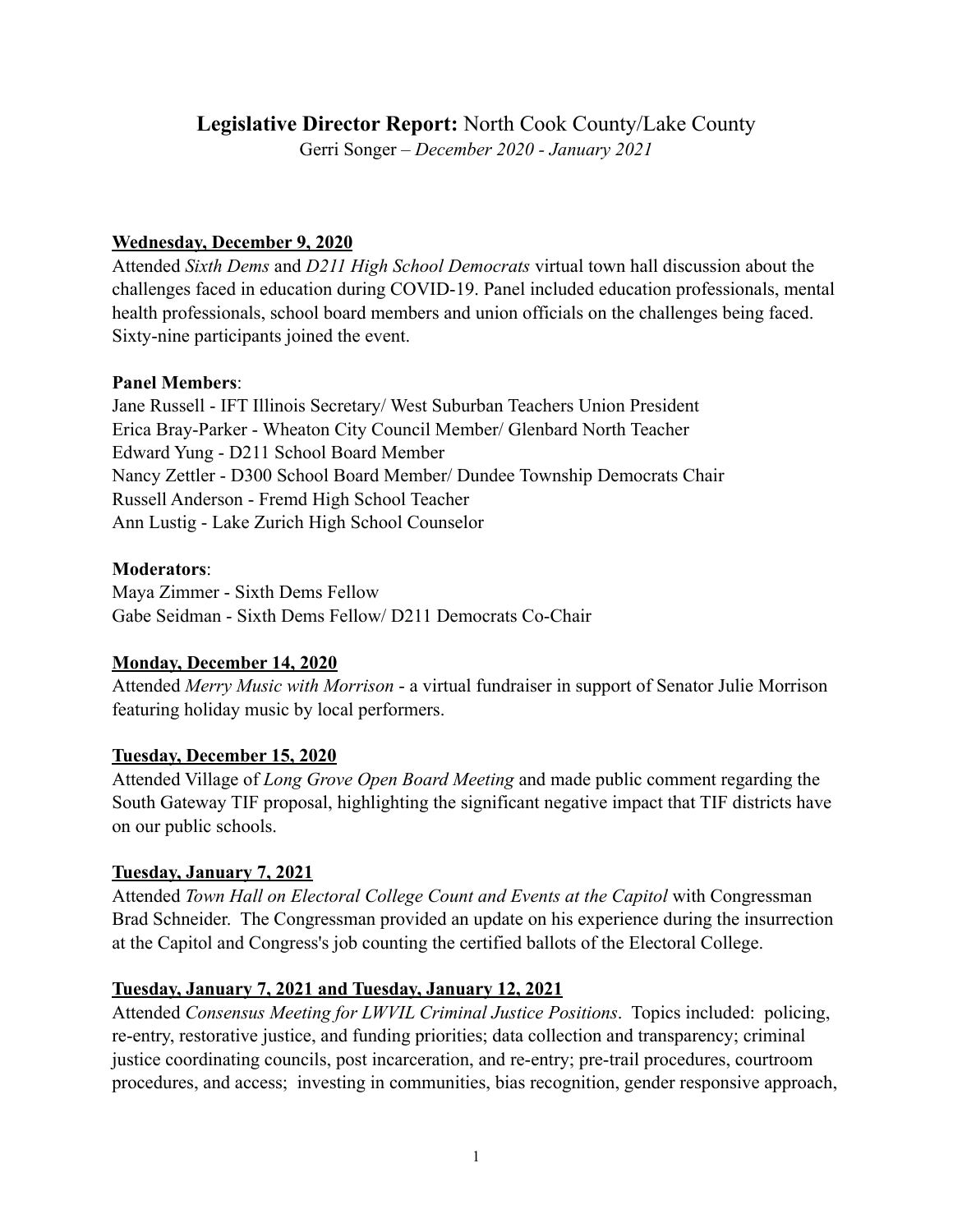restorative justice, and emerging adults; sentencing, funding, and police licensing; and policies, programs, and operations of the Illinois Department of Corrections.

## **Tuesday, January 12, 2021**

Attended *Take Out Tuesday Fundraiser* at Salsa Street Mexican Restaurant in Palatine for Palatine Township slate running in the April 6, 2021 Consolidated Election. Candidates include: Melissa Ortega, Supervisor; Tracy Boland, Clerk; and Matt Flamm, Highway Commissioner. Trustee candidates are: Thakar S. Basati, Megan Gawlik, Deanna Santman, and Nathaniel Groh. Event was hosted by Democrats for Palatine Township.

## **Tuesday, January 16, 2021**

Attended *Lake County Democratic Women - January General Membership Meeting.* LCDW endorsed and introduced 40 women residing in Lake County who will be running in local races for the April 6, 2021 Consolidated Election.

## **Tuesday, January 12, 2021 and Monday, January 18, 2021**

Contacted Jack Lockhart, Chief of Staff for Sen. Ann Gillespie, regarding possible introduction of *Shared Governance amendments* this legislative session. If introduced and passed, amendments would include one teacher on School Boards as a non-voting member to serve in an advisory capacity. The nonvoting teacher would have all other privileges of membership, including the right to make and second motions and to attend executive sessions. Lockhart indicated Sen. Gillespie intends to pursue amendments; however, no movement will occur until legislators return to Springfield in February.

#### **Tuesday, January 19, 2021**

Attended *How Did We Get Here: An Interfaith Exploration of the Capitol Attacks & How We Can Heal our Country* hosted by Congressman Sean Casten. Speakers included Dr. Ed Stetzer, Executive Director of the Wheaton College Billy Graham Center; Dr. Michael McKoy, Assistant Professor of Politics and International Relations, Wheaton College; Dr. Amy Peeler, Associate Professor of New Testament, Wheaton College; Associate Rabbi Frederick Kamil, Congregation Etz Chaim, Lombard; Right Rverend Chilton R. Knudsen, D.D. Assisting Bishop for the Diocese of Washington D.C., The Episcopal Church; Imam Hisham Alqaisi, Islamic Foundation, Villa Park

#### **Wednesday, January 20, 2021**

Attended *Inauguration Evening Event* featuring Congressmen Schneider and Casten, and Congresswoman Underwood.

#### **Wednesday, January 20, 2021**

Attended *Lake County Democratic Women Candidate Training* hosted by Sen. Melinda Bush.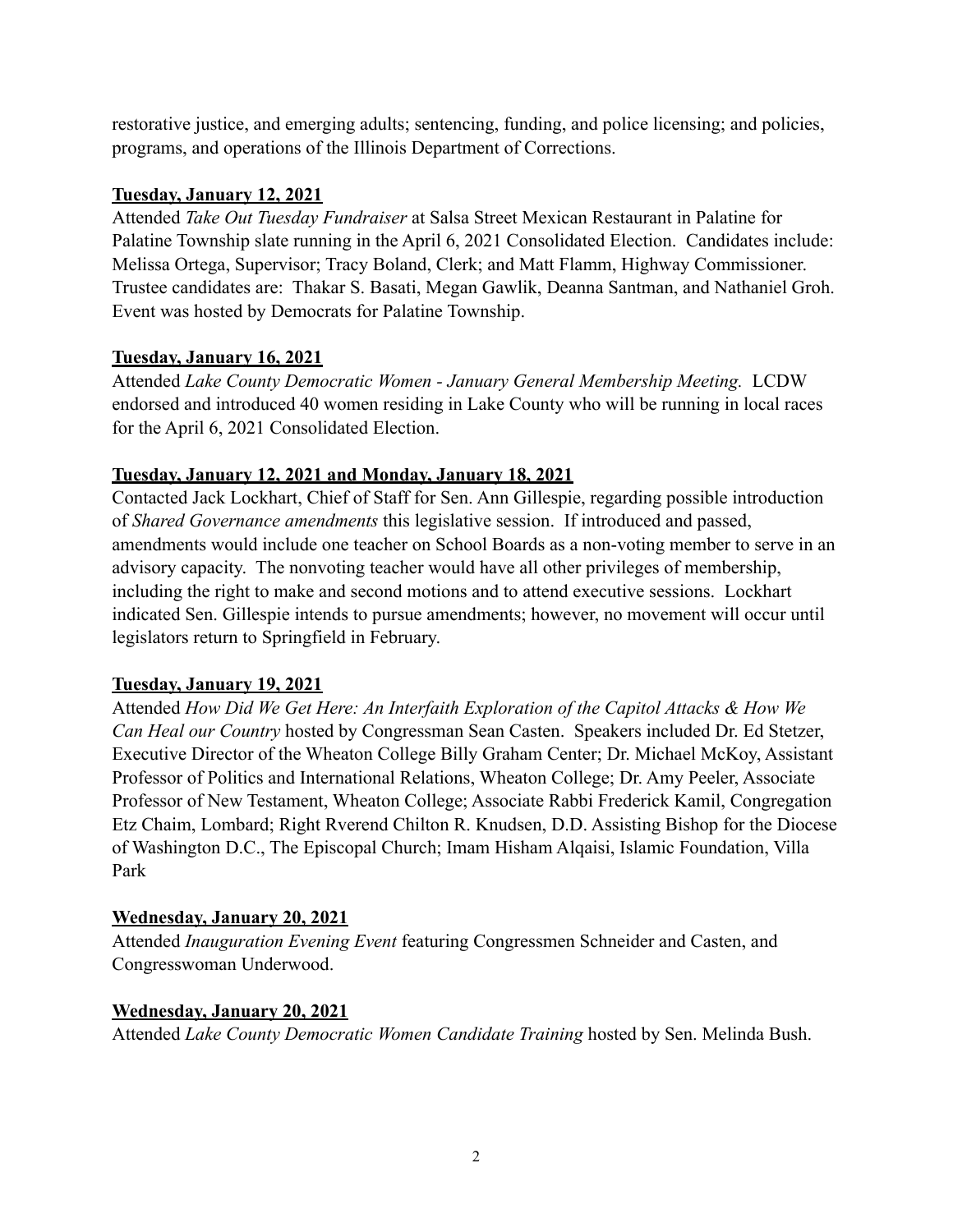## **Wednesday, January 20, 2021**

Contacted Tommy Brown, Legislative Aid for Congressman Brad Schneider working with the House Transportation and Infrastructure Committee, about federal legislation for *Hazardous Materials Near Schools*. Brown responded, "Revisiting our bill is on my list in the coming weeks, hope to have more for you come Feb."

## **IL Legislative Black Caucus Education Package**

HB 2170 passed both chambers of the General Assembly during the Lame Duck session and will now head to the Governor for his signature. Sen. Kimberly A. Lightford brought together education and racial justice advocates to craft a nearly 500-page amendment to advance racial equity in Illinois schools, from birth through college.

## **2023-24 Graduation Requirements**:

- 1. Four years *language arts*
- 2. Two years of writing intensive courses (1 must be *English*)
- 3. Three years of mathematics, one must be *Algebra I*, one must include *geometry* content, and one which may be an *Advanced Placement computer science* course.
- 4. "Computer science" means the study of computers and algorithms, including their principles, their hardware and software designs, their implementation, and their impact on society. **"Computer science" does not include the study of everyday uses of computers and computer applications, such as keyboarding or accessing the Internet.**
- 5. Two years laboratory science
- 6. Two years social studies (one must be history of the United States or a combination of history of the United States and American government and at least one semester must be civics)

# **Civics course content shall focus on** *government institution***s, the discussion of** *current and controversial issues***,** *service learning***, and** *simulations of the democratic process*.

- 7. One year chosen from (A) *music*, (B) *art*, (C) *foreign language*, which shall be deemed to include American Sign Language, or (D) *vocational education*.
- 8. For students entering the 9th grade in the **2022-2023 school year**, one year of a course that includes intensive instruction in *computer literacy,* which may be English, social studies, or any other subject.
- 9. Beginning with the 2023-2024 school year, every high school student must have the opportunity to take at least one *computer science course* aligned to rigorous learning standards of the State Board of Education.
- 10. Beginning with the 2028-2029 school year, as a prerequisite to receiving a high school diploma, in addition to other course requirements, students must successfully complete two years of *foreign language* courses. A third year of foreign language may be chosen to satisfy requirement #6.

\*\*New requirements do not apply to students with disabilities whose course of study is determined by an individualized education program.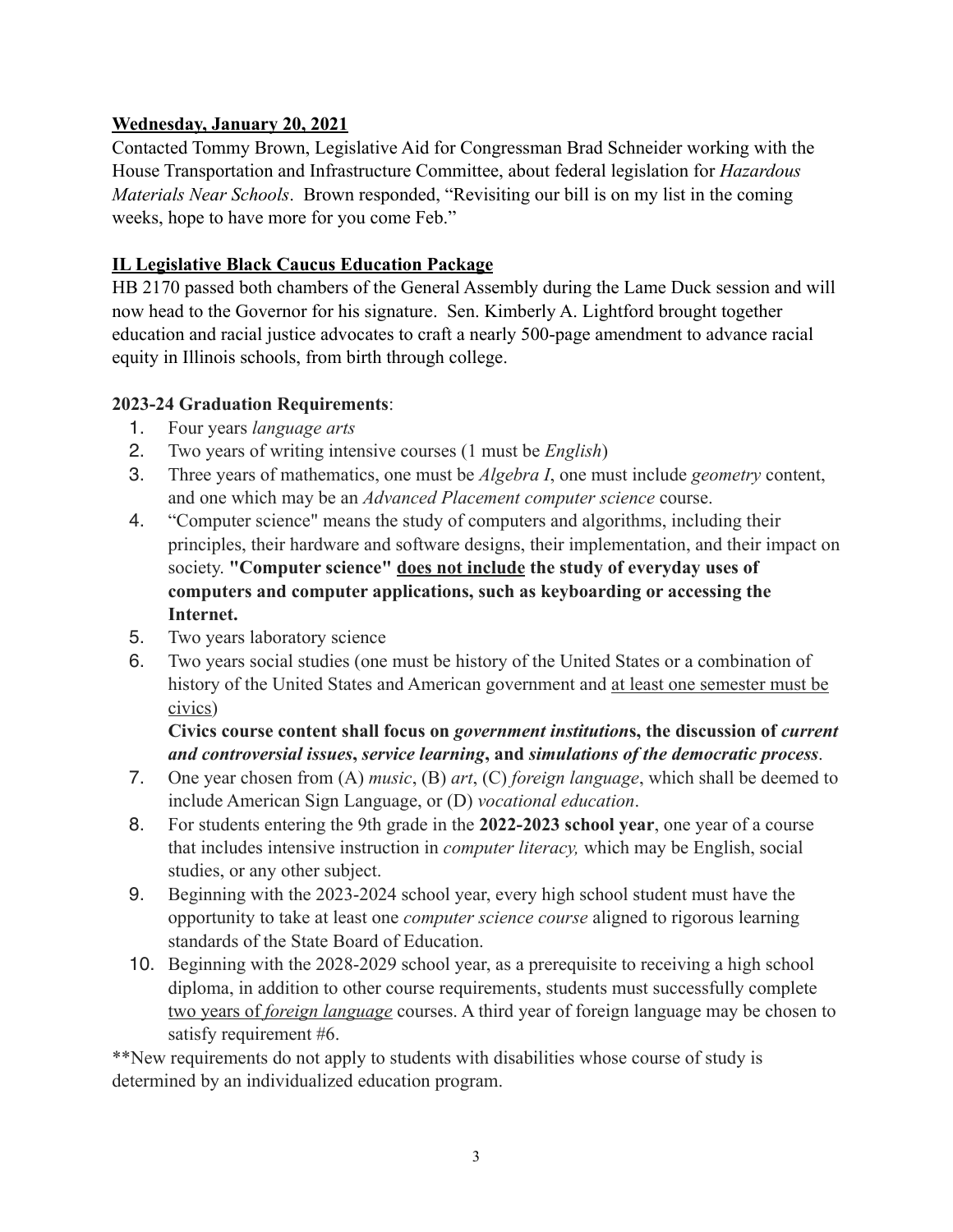#### **Policy changes include:**

- *Academic Acceleration* Automatically enroll students who meet or exceed standards into the next most rigorous course.
- *Equitable Coursework for College Access* Requires the Illinois Board of Higher Education (IBHE) to report college admission coursework recommendations. Students must have access to these recommended courses. Schools can fulfill the requirement to provide it by offering it in house or partnering with a neighboring district, community college, or other course provider. The bill also adds a requirement that the science courses required for graduation be laboratory sciences and adds two years of foreign language to the graduation requirements.
- *Computer Science and Literacy* Defines computer science and directs ISBE to create computer science standards. Graduation requirements are modified to require one course to include a focus in computer literacy.
- *Evidence-Based Funding* Professional Review Panel (PRP) will review the adult-to-student ratios specified in the cost factors to determine whether it accurately reflects staffing needed to support students in poverty, changes in cost factors to promote racial equity, the impact of investing \$350 million each year, an overview of alternative funding structures, and potential efficiencies within the system, appropriate funding levels for re-enrolling students who previously dropped out, and evidence-based practices that reduce academic achievement gaps for Black students.
- *Learning Recovery* P-20 Council will address long-term and short-term learning recovery strategies, including a plan to address the digital divide; evaluate the impact of school closures and remote learning on student outcomes; establish a system for the collection of data; and ensure more time for students' academic, social emotional, and mental health needs.
- *Social-Emotional Health* Whole Child Task Force is created to establish equitable, inclusive, safe, and supported environment in all schools, taking steps to ensure every child has access to educators and social workers trained in evidence-based interventions and restorative practices. The Freedom Schools fund will provide grants, subject to appropriation, for enriching programs that affirm Black identity. A literacy focus was added to the Freedom Schools section.
- *Diverse Educator Pipeline* Four components address the shortage of teachers generally and Black teachers specifically:
	- Removes the 3.0 GPA requirement to get into alternative licensure programs.
	- Minority Teacher Initiative scholarship program is amended to increase priority funds for Black males, change the prioritization from first come/first serve to those who received scholarships the previous year and have demonstrated financial need, and create a set-aside for bilingual teachers as the appropriation for the program grows.
	- AIM HIGH is amended to reduce universities' match requirement from 100%, with institutions with more low-income students kicking in 20% and those with fewer lowincome students contributing 60%.
	- Transitions in Education Act encourages ISBE, IBE, and ICCB to establish a task force for a Major Panel in Education, which would identify courses that would be accepted upon transfer.